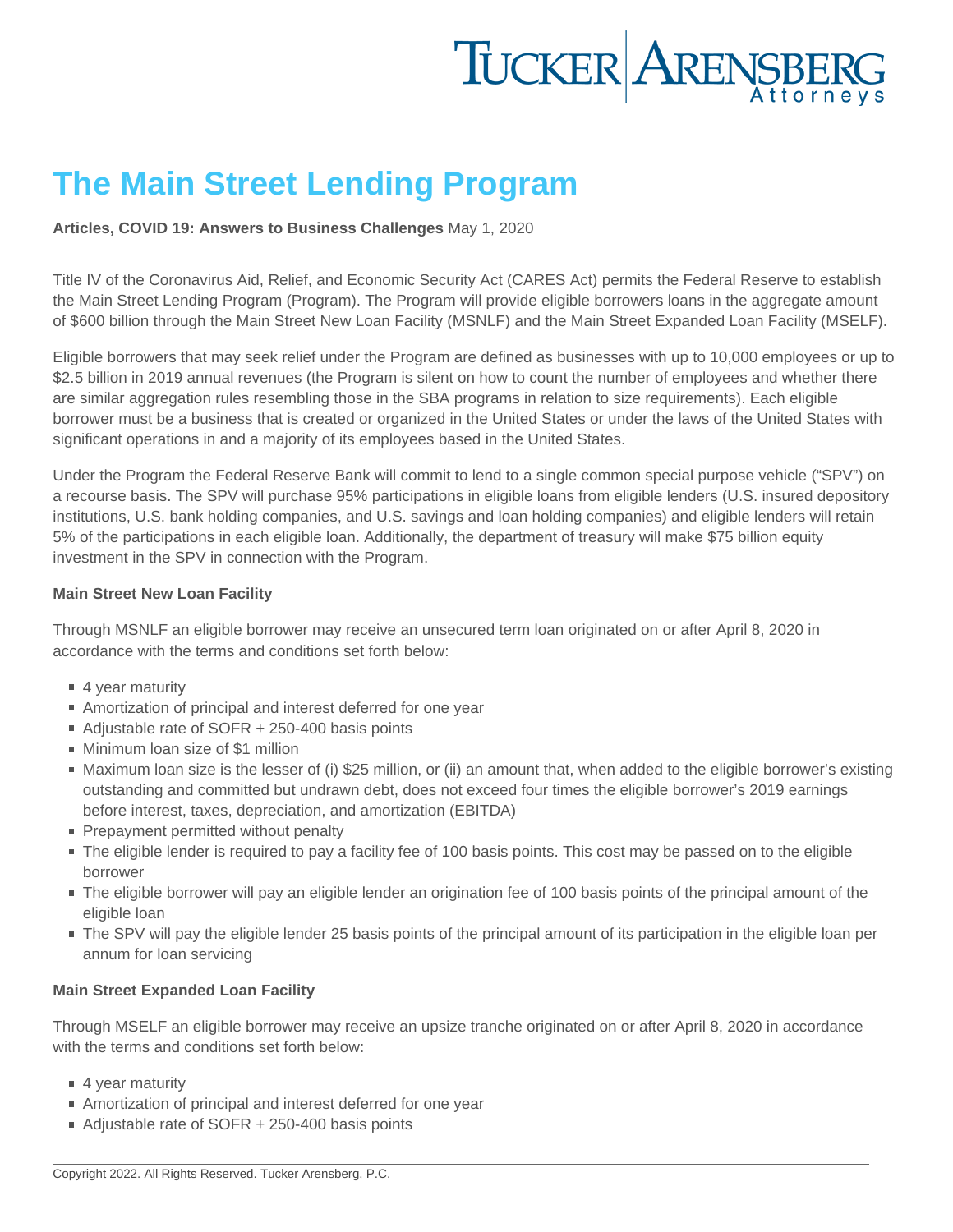# TUCKER ARENSBERG

- **Minimum loan size of \$1 million**
- Maximum loan size that is the lesser of (i) \$150 million, (ii) 30% of the eligible borrower's existing, outstanding and committed but undrawn bank debt, or (iii) an amount that, when added to the eligible borrower's existing outstanding and committed but undrawn debt, does not exceed six times the eligible borrower's 2019 earnings before interest, taxes, depreciation, and amortization (EBITDA)
- Prepayment permitted without penalty
- The eligible lender/borrower will not pay a facility fee
- The eligible borrower will pay an eligible lender an origination fee of 100 basis points of the principal amount of the eligible loan
- The SPV will pay the eligible lender 25 basis points of the principal amount of its participation in the eligible loan per annum for loan servicing

The SPV and the eligible lender will share risk in the upsized tranche on a pari passu basis. Any collateral securing an eligible loan, whether such collateral was pledged under the original terms of the eligible loan or at the time of upsizing, will secure the loan participation on a pro rata basis.

The SPV will cease purchasing participation in eligible loans on September 30, 2020 unless the Federal Reserve and the Treasury Department extend the MSNLF and MSELF. The Federal Reserve will continue to fund the SPV after such date until the underlying assets mature or are sold. Additionally, unlike the SBA's Paycheck Protection Program, these loans will not be reduced through forgiveness.

### **General Restrictions**

If an eligible borrower participates in the Program, each eligible borrower shall (i) be restricted from purchasing its securities listed on a national securities exchange for a period of 12 months, except as required under a contractual obligation outstanding as of the enactment date of the CARES Act, (ii) be restricted from making dividends or contributions during the term of the outstanding obligations and for a period of 12 months thereafter, (iii) provide the government with an upside equity position in the company, if appropriate, (iv) not use the proceeds of the loan to repay other loan balances and will maintain current lines of credit, (v) not have applied for bankruptcy protection, and (vi) meet the EBITDA leverage condition set forth above.

### **Compensation Restrictions**

During the term of the outstanding obligations and for a period of one (1) year thereafter, the eligible borrower shall not allow any officer or employee (whose compensation exceeded \$425,000 in 2019; excluding collective bargaining agreements) (i) to receive compensation that exceeds their compensation in 2019 for any 12 consecutive month period, (ii) to receive any termination or severance benefits that are twice the total maximum compensation received by the officer or employee in 2019, and (iii) who received compensation of \$3 million or more in 2019, to receive compensation, for any 12 consecutive month period, in excess of the sum of \$3 million and shall receive compensation in the sum of 50% of the total excess sum over \$3 million received by any officer or employee in 2019. Please note that total compensation includes salary, stock awards, bonuses, and other financial benefits.

#### **Employment Restrictions**

Eligible borrowers must (i) make a loan request related to supporting operations of the company, (ii) retain 90% of the company's workforce under current compensation levels and benefits until September 30, 2020, (iii) restore 90% of the eligible borrower's workforce prior to February 1, 2020 and restore all compensation and benefits to workers within 4 months from January 31, 2020, (iv) be domiciled in the United States or has a significant amount of operations or employees in the United States, (v) not outsource jobs for two (2) years after the repayment of the outstanding obligations, (vi) not abrogate any collective bargaining agreement for two (2) years after the repayment of the outstanding obligations,